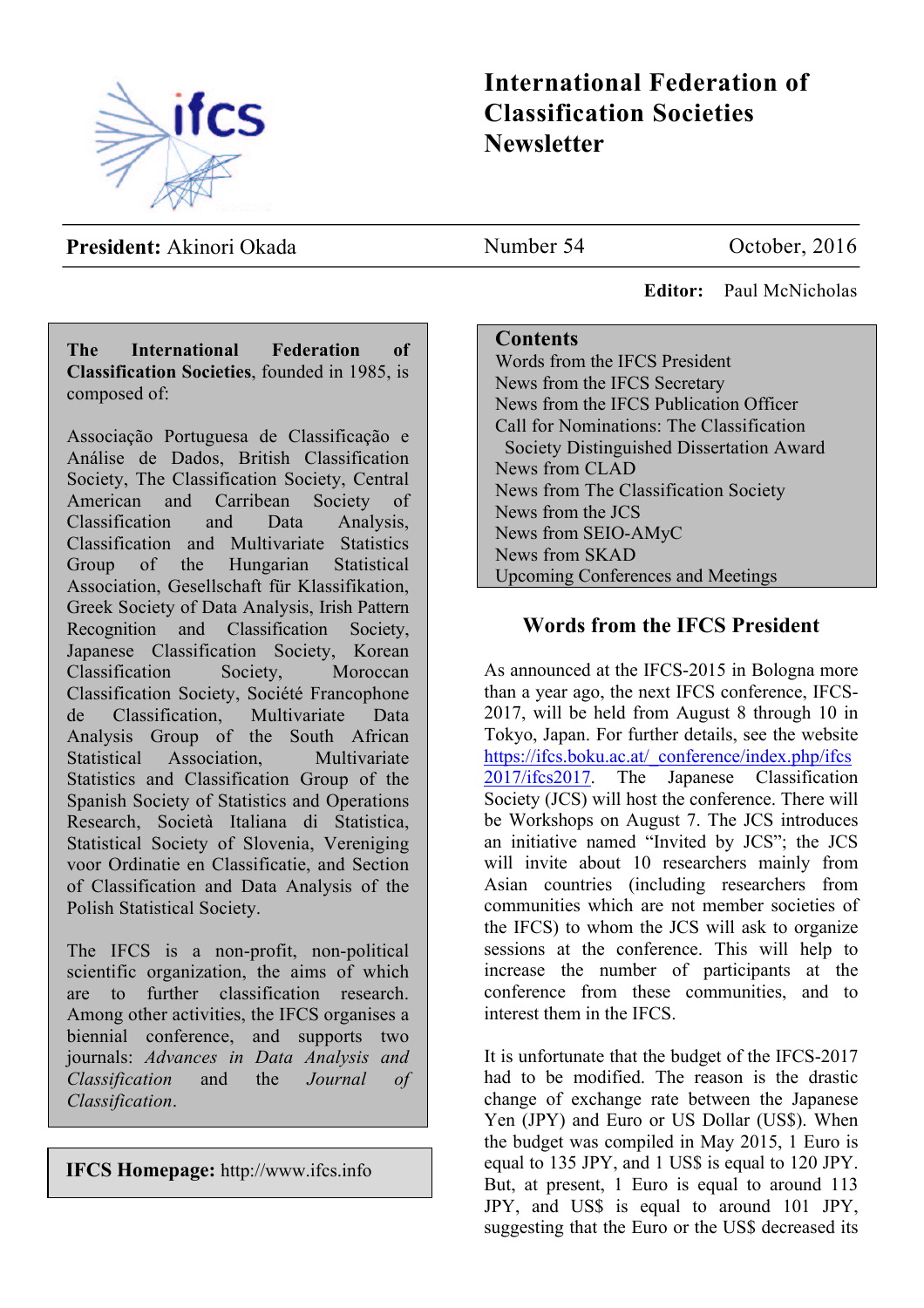value more than 15% for the JPY. Because the budget was based on the Euro, and the fee for participation is paid in Euro, this means that the amount of expenses, in JPY, that is going to be paid in Japan to host the IFCS-2017 increases by more than 15%. This drastic change of the exchange rate between the Euro (or the US\$) and the JPY is a political or economical event outside of the JCS and the IFCS. The modified budget is based on the Japanese Yen to avoid the influence of the change of the exchange rate. In the original budget, the standard fees for members and students are 300 Euros and 150 Euros, respectively. In the modified budget, they are 40,000 JPY and 15,000JPY, which are about 354 Euros and 133 Euros, respectively, at present. Another category of fee, an "early bird fee", will be introduced where standard fees for members and students are 35,000 JPY (310 Euro at present) and 15,000JPY (133 Euro at present), respectively. The "early bird fee" is planned to start on November 1, 2016, which will make it possible to pay the fee when the exchange rate is favorable to the participant.

I am very much looking forward to seeing all of you in Tokyo in August.

> Akinori Okada IFCS President

# **News from the IFCS Secretary**

A major task for the IFCS Executive Committee at the moment is the preparation of the IFCS-2017 conference in Tokyo. During the July meeting of the Executive Committee, it was confirmed that the Awards Committee members will be Hans Bock, Jean Diatta, Stan Sclove, Iven Van Mechelen, Isabella Morlini, Shizuhiko Nishisato (prospective chair), and Christian Hennig (ex officio, as Secretary). There will be a Research Medal, one or two Student/Postdoctoral Awards and up to three Chikio Hayashi Awards. Also the IFCS Budget was decided.

The IFCS Executive Committee is currently working on an update of the IFCS Constitution in order to remove some ambiguities and to adapt some of its definitions to recent developments. The governance page of the IFCS website now hosts the IFCS Directory with contact information about office holders of the member

societies. I am currently updating this information, so please notify me when there is a change of President, IFCS Council Delegate, Treasurer, or distributor of the IFCS Newsletter in your society. The IFCS website now also lists events that are sent to the IFCS Publication Officer for the Newsletter. The IFCS Council elected Henk Kiers and Anuska Ferligoj as members of the IFCS Election Committee. The other current members are Krzysztof Jajuga and Claus Weihs. With all the best wishes for the remaining months of the year,

> Christian Hennig IFCS Secretary

## **News from the IFCS Publication Officer**

As always, I will begin by extending my thanks to everyone who contributed to this newsletter. I am particularly happy to recieve the first contribution from the Multivariate Statistics and Classification Group of the Spanish Society of Statistics and Operations Research (SEIO-AMyC)! Over the past few months, there has been quite some activity on the publication front and so this will be a little longer than my usual news item. As you probably know, an events page has been added to the IFCS website. All events that are submitted for the newsletter will automatically be added to the events page. Otherwise, you can write to me or Christian Hennig (IFCS Secretary) with details of events you would like added to the website.

IFCS Sponsored Workshops will also be added to the events page. In fact, this is a good time for me to formally call for proposals for IFCS Sponsored Workshops. Please send such proposals to Christian or me. You may have already noticed that there is a special announcement on the home page of the IFCS website concerning the IFCS Benchmark Repository, and a link has been added to the resources section of the website. I encourage you to check out the repository. I have been remiss in forgetting to add a copy of Maurizio Vichi's report to Council, presented in Bologna last year, to the website. I will do this shortly. Finally, we are updating the IFCS flyer and some help is needed. In particular, we used to have a map included in the flyer that highlighted the countries covered by IFCS member societies. The person who made the original is not availbe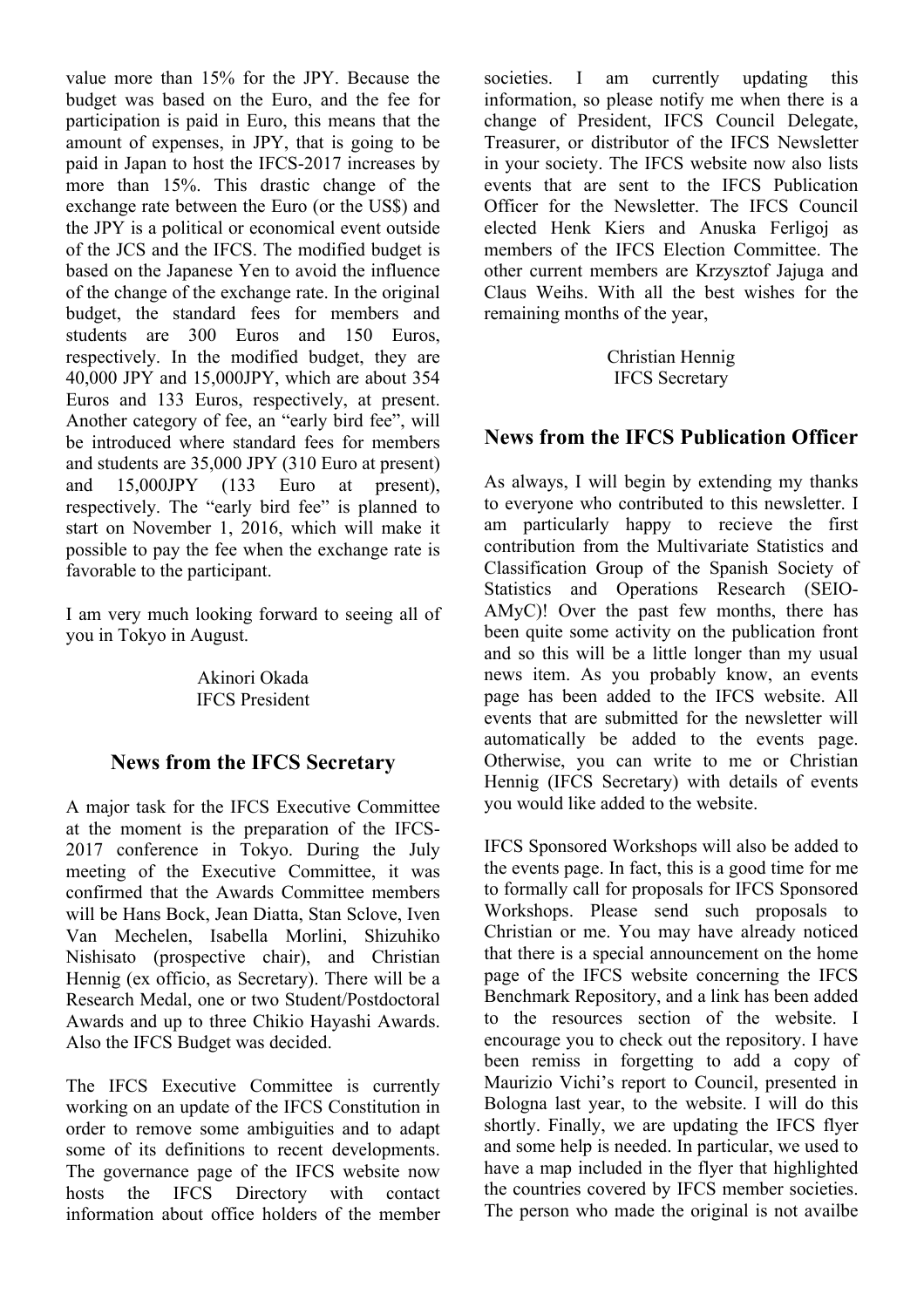to repeat the exercise. If anyone is willing and able to help out with this, please let me know.

> Paul McNicholas IFCS Publication Officer

# **Call for Nominations: The Classification Society Distinguished Dissertation Award**

Each year, the Classification Society offers a Distinguished Dissertation Award (the Award, hereafter) for an outstanding Ph.D. dissertation on the theme of clustering, classification, or related areas of data analysis, encompassing associated theory and/or applications. The 2017 Award totals US \$500 in book vouchers from Chapman and Hall/CRC. The winner will be invited to make a presentation in a special session at the 2017 Classification Society Annual Meeting, which will be held at the University of California, Santa Cruz, Silicon Valley Campus, 3175 Bowers Avenue, Santa Clara, CA, from June 21-24. The Classi\_cation Society will cover travel expenses to the 2017 Annual Meeting of at most US \$1,000 for a North America-based Award winner or at most US \$1,500 for an Award winner based elsewhere. Criteria for nomination for the Award include: (i) the dissertation contains innovative or impressive work in theory/methodology, or innovative or well-developed application(s); and (ii) the literature review is thorough. To be eligible for nomination, a Ph.D. dissertation must have been successfully completed – including successful defense – within the calendar year 2016.

Nominations may be made by the dissertation author, advisor/supervisor, or a related person. A nomination must include contact information for the nominator and nominee (if different), a URL where an online copy of the dissertation can be accessed by the members of the Award Committee, and an electronic (e.g., scanned) cover letter, written and signed by the nominator, stating the date of completion of the Ph.D. dissertation and outlining why the dissertation merits the award. The nominator must also arrange for two external referee reports to be sent directly to the chair of the Award committee. If possible, the referees should be arms length from the dissertation author and their supervisor. Cover letters should include full bibliographic details for any published papers, proceedings, book chapters, or similar scholarly material that has arisen from the dissertation. For non-English language dissertations, nominators are requested to provide an extended abstract in English and, where relevant, to highlight any papers, proceedings, book chapters, or similar scholarly material associated with the thesis that has been published in English.

The 2017 Award Committee is comprised of:

- Stanley Sclove (University of Illinois at Chicago, United States),
- David Banks (Duke University, North Carolina, United States), and
- Bobby Gramacy (Virginia Tech, United States).

Nominations and external referee reports must be submitted to the chair of the Award Committee, Stanley Sclove, at slsclove at uic dot edu, on or before **February 5, 2017**. Results will be announced approximately two months after this submission deadline.

#### Stan Sclove

# **News from CLAD**

#### **JOCLAD 2017**

The XXIV Annual Meeting of the Associação Portuguesa de CLassificação e Análise de Dados (CLAD) will be held April 20-22 2017, at the Faculdade de Engenharia - Universidade do Porto (FEUP). JOCLAD 2017 scientific program includes plenary sessions, thematic sessions, panels, contributed papers and poster sessions. A short course will take place April 20th. The meeting will also be an opportunity to visit the city of Porto, one of Europe's oldest tourist destinations, with its historical core proclaimed a World Heritage Site by UNESCO.

Like in previous conferences, authors of the best research papers presented at JOCLAD 2017 will be invited to submit full papers for publication in the next issue of CLAD's Book Series, *CLASSIFICAÇÃO E ANÁLISE DE DADOS. MÉTODOS E APLICAÇÕES III.*The JOCLAD 2017 program and further information will soon be available at the CLAD website, http://www.clad.pt/.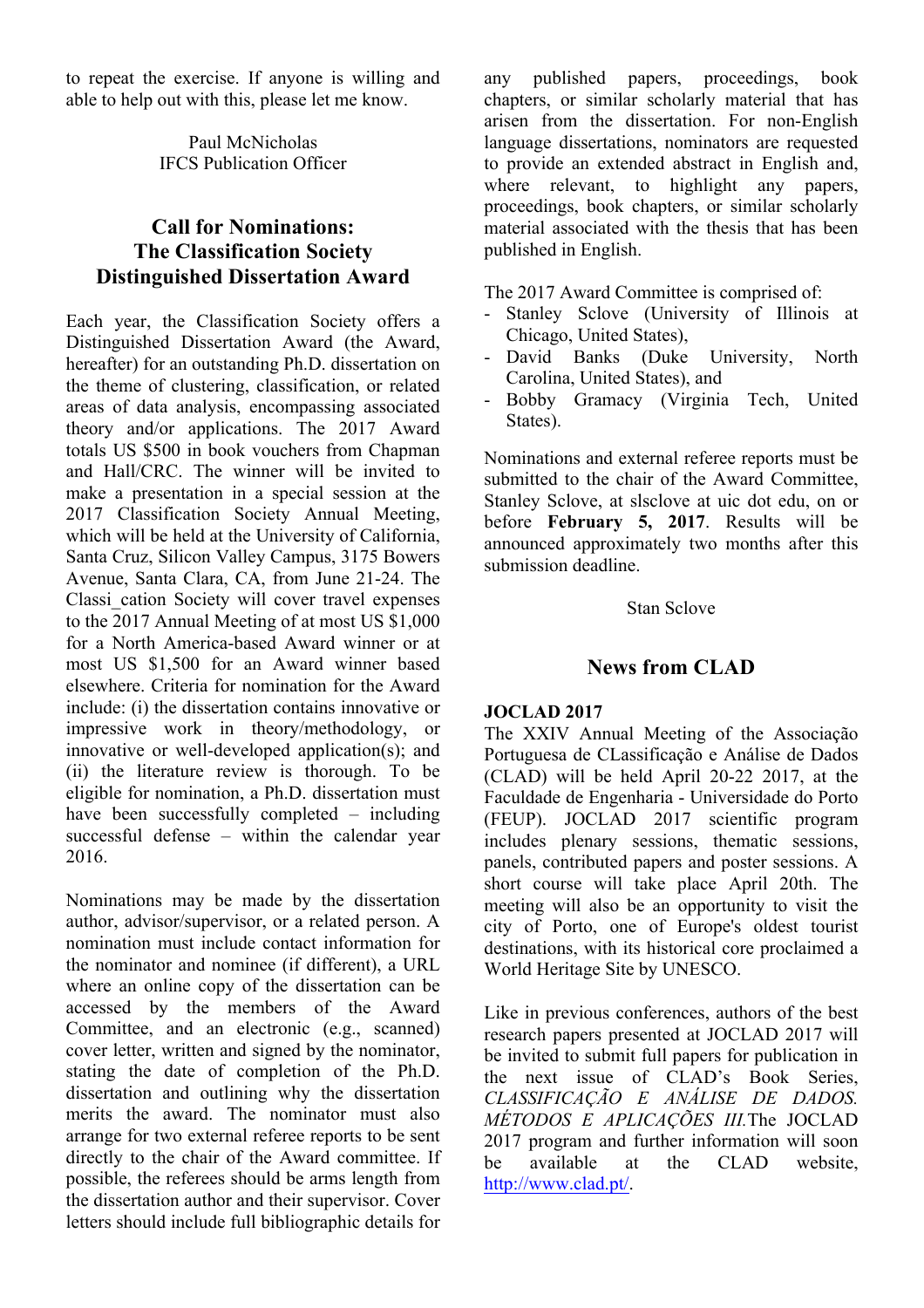#### **CLAD sponsored courses**

Following the series of CLAD sponsored courses, the next short course, "Data Mining Using Python", by Prof. Jaime Cardoso from University of Porto, will take place at the University of Aveiro, Mathematics Department, on November 26th.

Helena Bacelar-Nicolau

### **News from The Classification Society**

The 2017 Classification Society Annual Meeting will take place June 21-24 at University of California, Santa Cruz, Silicon Valley Campus, 3175 Bowers Avenue, Santa Clara, CA. For more information, please visit www.theclassificationsociety.com

Hans Friedrich Köhn

# **News from JCS**

#### **(I) The Japanese Classification Society Symposium on "Forefront of the classification theory".**

The symposium was held on September  $5<sup>th</sup>$ , 2016 at Kanazawa University, Kakuma Campus in Kanazawa City under the 2016 Japanese Joint Statistical Meeting.

The organizer, discussant, speakers were as follows:

- •Organizer & Chair: Satoru Yokoyama (Teikyo University)
- •Speaker and co-speaker(s): Kensuke Tanioka (Wakayama Medical University) and Hiroshi Yadohisa (Doshisha University); Michio Yamamoto (Kyoto University) and Atsushi Kawaguchi (Saga University); Naoto Yamashita (Keio University); Yusuke Matsui (Nagoya University), Satoru Miyano (The University of Tokyo) and Teppei Shimamura (Nagoya University).

The official Web site of the 2016 Japanese Joint Statistical Meeting is http://www.jfssa.jp/taikai/2016/ .

#### **(II) Information about the 35th Annual Meeting of the Japanese Classification Society**

The  $35<sup>th</sup>$  Annual Meeting will be held on March  $6<sup>th</sup>$  and  $7<sup>th</sup>$ , 2017 at Hosei Business School of Innovation Management, Hosei University, Tokyo. The chairperson of the organizing committee is Yuki Toyoda (Hosei University). For additional information, please visit our website at http://www.bunrui.jp/.

Satoru Yokoyama

# **News from SEIO-AMyC**

#### **II International Workshop on Proximity Data, Multivariate Analysis and Classification**

Annual meeting of the SEIO Working Group in Multivariate Analysis and Classification (AMyC), Barcelona (Spain), October 20–21, 2016. The organizers are José Fernando Vera (Universidad de Granada) and Eva Boj del Val (Universitat de Barcelona). Within the workshop will be held a special session entitled "Statistics for Automated Mass-Crowd Counting" organized by Albert Satorra, in which will act as guest Haroon Idrees, from the Department of Computer Vision at the University of Central Florida (http://today.ucf.edu/ucf-researchers-performworlds-first-automated-mass-crowd-count/).

The topics of interest comprise any related problem to Multivariate Analysis and Classification both from a theoretical or a computational point of view, and their applications. It also includes problems related to unsupervised or supervised statistical learning related to big data analysis. Researchers and practitioners are invited to present works in the form of oral communications or posters. All the information regarding the meeting is available at the meeting web site http://www.ub.edu/wamyc/

José Fernando Vera

# **News from SKAD**

The 25th Jubilee Scientific Conference of Classification and Data Analysis Section (SKAD) of Polish Statistical Society (the 30th Taxonomic Conference) on "Classification and Data Analysis − Theory and Applicationsˮ was held on 19th-21st September 2016 in Wodnik Hotel in Słok near Bełchatów. The conference was organized by both SKAD and the Department of Statistical Methods of the University of Łódź. There were 91 participants. The conference program included: 2 plenary sessions, 14 parallel sessions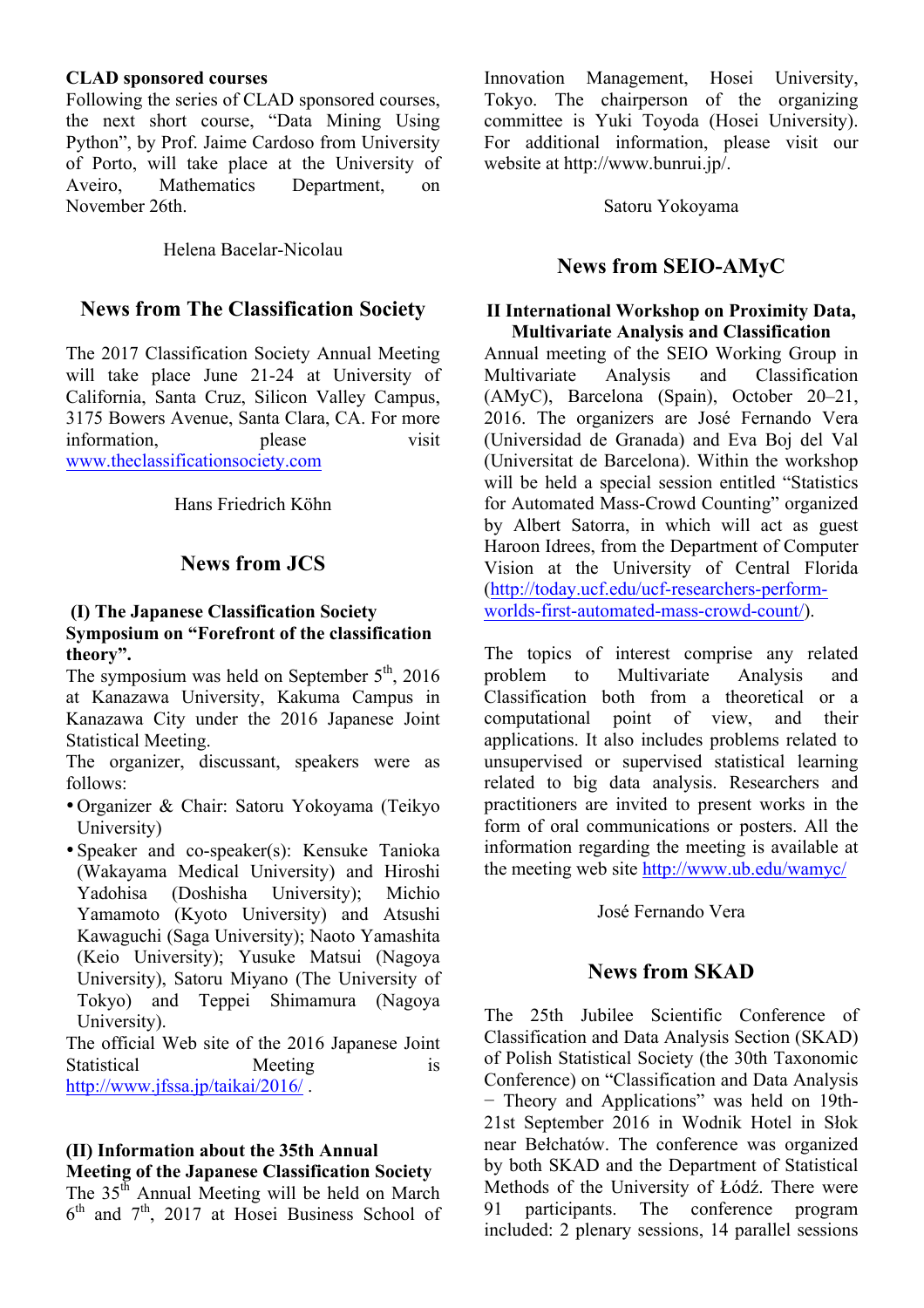and a poster session. The participants presented 55 papers and 24 posters.

The conference topics focused on theory (taxonomy, discriminant analysis, linear ordering, multivariate statistical analysis, continuous variables analysis, discrete variables analysis, symbolic data analysis, data visualization) and applications (spatial data analysis; data analysis in finance, marketing, medicine, psychology, archaeology, etc.; computer applications of statistical methods).

During the Section of Classification and Data Analysis members meeting, the following Council of the Section was elected for years 2017 and  $2018$ <sup>c</sup>

- Józef Pociecha (Cracow University of Economics), President. E-mail: jozef.pociecha@uek.krakow.pl
- Marek Walesiak (Wrocław University of Economics), Vice-President. E-mail: marek.walesiak@ue.wroc.pl
- Barbara Pawełek (Cracow University of Economics), Secretary. E-mail: barbara.pawelek@uek.krakow.pl
- Krzysztof Jajuga (Wrocław University of Economics), Member. E-mail: krzysztof.jajuga@ue.wroc.pl
- Andrzej Sokołowski (Cracow University of Economics), Member. E-mail: andrzej.sokolowski@uek.krakow.pl
- Eugeniusz Gatnar (Katowice University of Economics), Member. E-mail: egatnar@ue.katowice.pl
- Krzysztof Najman (University of Gdańsk), Member. E-mail: knajman@wzr.ug.edu.pl
- Grażyna Dehnel (Poznań University of Economics), Member. E-mail: g.dehnel@ue.poznan.pl

The 26th Annual Conference of Section of Classification and Data Analysis of Polish Statistical Society "Classification and Data Analysis: Theory and Applications" (local organizer: Cracow University of Economics) will be held in 2017, presumably in October.

Mateusz Baryła

# **Upcoming Conferences and Meetings**

### **October 2016**

AMyC 2016, II International Workshop on Proximity Data, SEIO-AMyC, Barcelona-Institut d'Estadística de Catalunya, October 20-21, http://www.ub.edu/wamyc/

#### **November 2016**

European Data Science Conference (EDSC), University of Luxembourg, November 07-08, https://euads.org/edsc/

#### **March 2017**

35th Annual Meeting of the Japanese Classifciation Society, Hosei Business School of Innovation Management, Hosei University, Tokyo. http://www.bunrui.jp/

First Conference of The Moroccan Classification Society SMC2017: Data Engineering Bioinformatics, Image and Data Analysis, Tanger (Morocco), March 23-25, https://msc2017.sciencesconf.org

### **June 2017**

The Classification Society Annual Meeting, University of California, Santa Cruz, Silicon Valley Campus, June 21-24, www.theclassificationsociety.com

### **August 2017**

IFCS 2017, Tokyo, August 8-10, https://ifcs.boku.ac.at/\_conference/index.php/ifcs 2017/ifcs2017

### **September 2017**

CLADAG 2017, the 11th Scientific Meeting of the CLAssification and Data Analysis Group of the Italian Statistical Society, Milano-Bicocca University, September 13-15, http://www.unimib.it/go/49084/Home/Italiano/Cl adag-2017

ECDA2017, the Fourth European Conference on Classification and Data Analysis, Wroclaw, September 27-29.